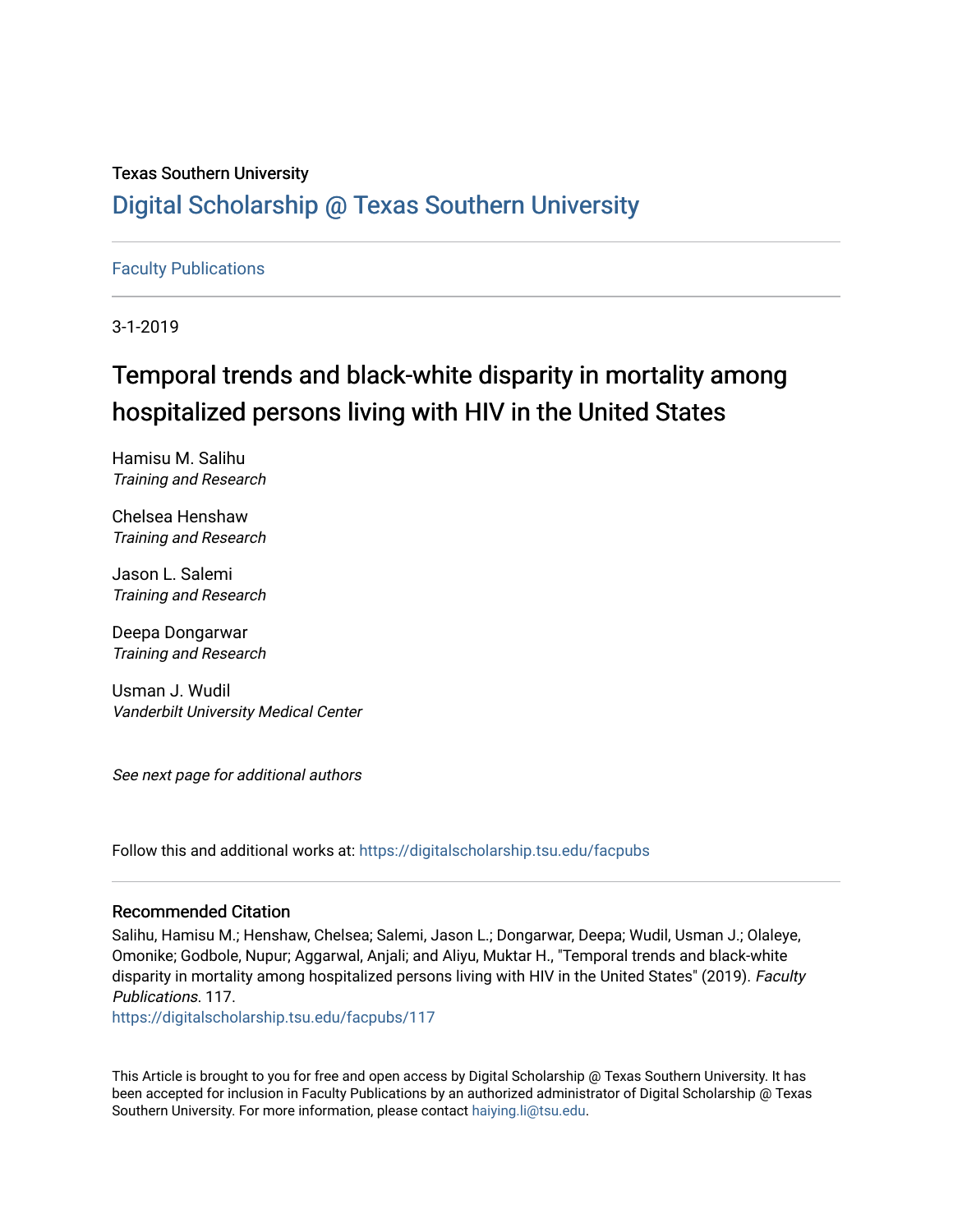## Authors

Hamisu M. Salihu, Chelsea Henshaw, Jason L. Salemi, Deepa Dongarwar, Usman J. Wudil, Omonike Olaleye, Nupur Godbole, Anjali Aggarwal, and Muktar H. Aliyu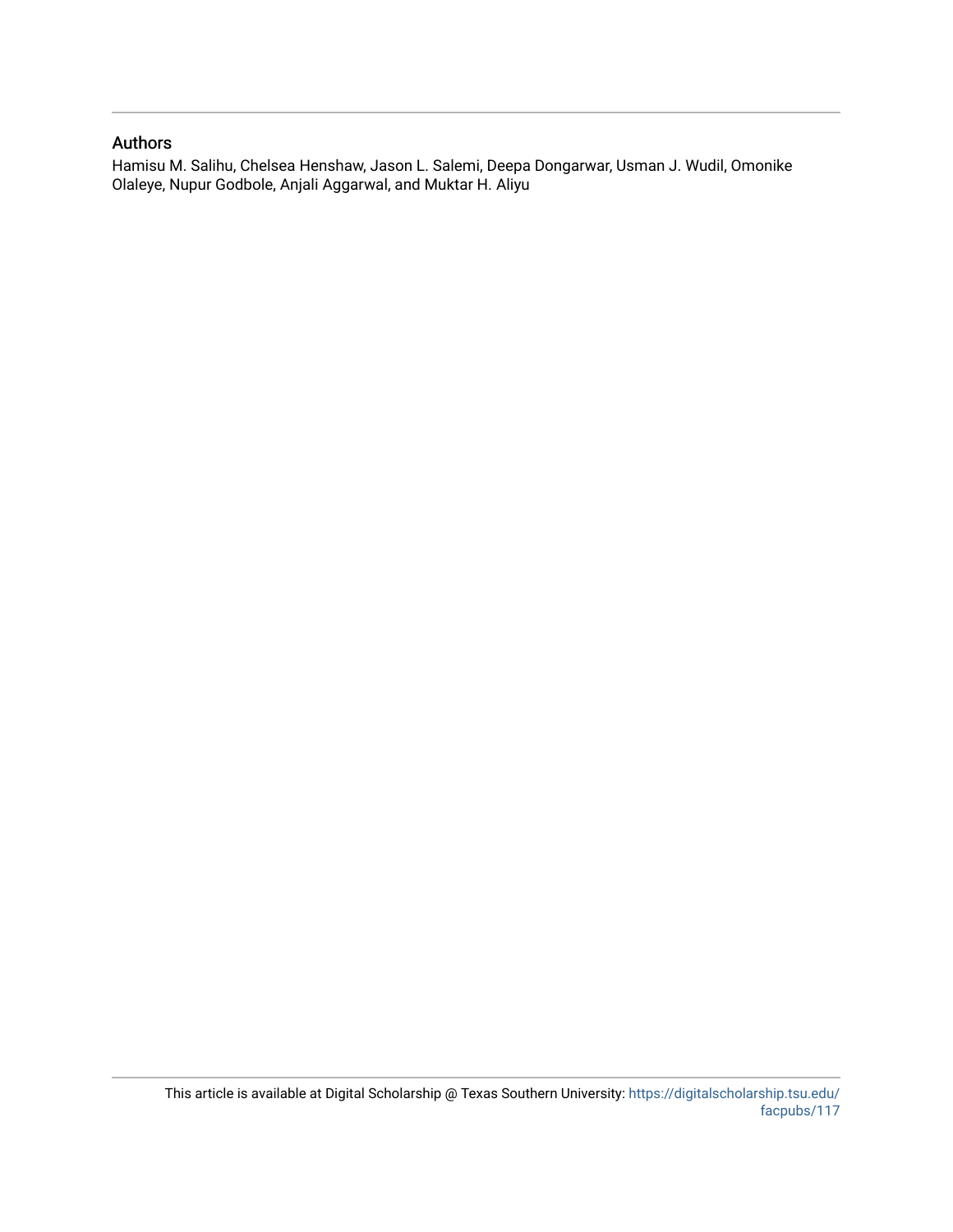## **OPEN**

# Temporal trends and black–white disparity in mortality among hospitalized persons living with HIV in the United States

Hamisu M. Salihu, MD, PhD<sup>a,b,\*</sup>, Chelsea Henshaw, BA<sup>a</sup>, Jason L. Salemi, PhD<sup>a,b</sup>, Deepa Dongarwar, MS<sup>a</sup>, Usman J. Wudil, MD, MPH<sup>c</sup>, Omonike Olaleye, PhD, MPH<sup>d</sup>, Nupur Godbole, BS<sup>a</sup>, Anjali Aggarwal, MD<sup>b</sup>, Muktar H. Aliyu, MD, DrPH<sup>c,e</sup>

#### Abstract

We sought to determine whether black–white gap in mortality exists among hospitalized HIV-positive patients in the United States (US). We hypothesized that in-hospital mortality (IHM) would be similar between black and white HIV-positive patients due to the nationwide availability of HIV services.

Our analysis was restricted to hospitalized HIV-positive patients (15–49 years). We used the National Inpatient Sample (NIS) that covered the period from January 1, 2002 to December 31, 2014. We employed joinpoint regression to construct temporal trends in IHM overall and within subgroups over the study period. We applied multivariable survey logistic regression to generate adjusted odds ratios (OR) and 95% confidence intervals (CI).

The total number of HIV-related hospitalizations and IHM decreased over time, with 6914 (3.9%) HIV-related in-hospital deaths in 2002 versus 2070 HIV-related in-hospital deaths (1.9%) in 2014, (relative reduction: 51.2%). HIV-related IHM among blacks declined at a slightly faster rate than in the general population (by 56.8%, from 4.4% to 1.9%). Among whites, the drop was similar to that of the general population (51.2%, from 3.9% to 1.9%). Although IHM rates did not differ between blacks and whites, being black with HIV was independently associated with a 17% elevated odds for IHM ( $OR = 1.17$ ; 95% CI $= 1.11 - 1.25$ ).

In-hospital HIV-related deaths continue to decline among both blacks and whites in the US. Among hospitalized HIV-positive patients black–white disparity still persists, but to a lesser extent than in the general HIV population. Improved access to HIV care is a key to eliminating black–white disparity in HIV-related mortality.

Abbreviations: CI = confidence interval, HCUP = Healthcare and Cost Utilization Project, HIV = human immunodeficiency virus, ICD-9-CM = International Classification of Diseases, Ninth Revision, Clinical Modification, IHM = in-hospital mortality, NIS = National Inpatient Sample, OR = odds ratio.

Keywords: antiretroviral therapy, HIV/AIDS, in-hospital mortality, racial disparity, trends

### 1. Introduction

With the advent of combination antiretroviral therapy (ART) in the 1990s, a notable decline in opportunistic infections led to

Editor: Leonardo Roever.

This research was supported by grant number 1 D34HP31024-01-00 from the Health Resources and Services Administration (HRSA). The findings and conclusions in this study are those of the authors and do not necessarily represent the official position of HRSA.

The authors declare no conflicts of interest.

<sup>a</sup> Center of Excellence in Health Equity, Training and Research, <sup>b</sup> Department of Family & Community Medicine, Baylor College of Medicine, Houston, TX, <sup>c</sup> Vanderbilt Institute for Global Health, Vanderbilt University Medical Center, Nashville, TN, <sup>d</sup>College of Pharmacy and Health Sciences, Texas Southern University, Houston, TX, <sup>e</sup> Department of Health Policy & Vanderbilt Institute for Global Health, Vanderbilt University Medical Center, Nashville, TN.

∗ Correspondence: Hamisu M. Salihu, Center of Excellence in Health Equity, Training and Research, Baylor College of Medicine, Houston, TX (e-mail: [hamisu.salihu@bcm.edu\)](mailto:hamisu.salihu@bcm.edu).

Copyright © 2019 the Author(s). Published by Wolters Kluwer Health, Inc. This is an open access article distributed under the [Creative Commons](http://creativecommons.org/licenses/by/4.0) [Attribution License 4.0](http://creativecommons.org/licenses/by/4.0) (CCBY), which permits unrestricted use, distribution, and reproduction in any medium, provided the original work is properly cited.

Medicine (2019) 98:9(e14584)

Received: 3 October 2018 / Received in final form: 7 January 2019 / Accepted: 28 January 2019

<http://dx.doi.org/10.1097/MD.0000000000014584>

improved survival of HIV-positive individuals.<sup>[1–3]</sup> The arrival of highly effective ART regimens resulted in a significant increase in the quantity and quality of life of HIV-positive patients.<sup>[3-5]</sup> The number of deaths from HIV-related complications decreased from an estimated 1.9 million in 2005 to 1.0 million in 2016 worldwide.<sup>[6]</sup> These advances are attributed to a global effort crowned by the increased availability of ART and the accompanying decrease in HIV transmission rates.<sup>[7]</sup> As of 2017, globally more than 20 million HIV-infected people were being managed with ART, which represents an astounding improvement from the 7.7 million people on ART in  $2010$ .<sup>[6]</sup>

In the United States (US), there were an estimated 38,500 new HIV infections in 2015, which represented a decline of 8% from 2010 numbers  $(41,800)$ .<sup>[8]</sup> Although blacks comprise only  $12\%$ of the general US population, they account for almost half of all new HIV diagnoses, making them the most HIV-affected racial group in the US. These trends are also notable in HIV mortality, with blacks accounting for 52% of HIV-related deaths in 2015.<sup>[9]</sup> Previous studies have reported a widening black–white disparity in mortality within the general population,<sup>[10]</sup> and a recurring influential factor is access to care.<sup>[11]</sup> We, therefore, sought to determine whether the widening black–white gap was observable among hospitalized HIV patients with access to care. We hypothesized that in-hospital mortality (IHM) would be similar between black and white HIV-positive patients as a result of availability of care. To reduce the impact of co-morbidity that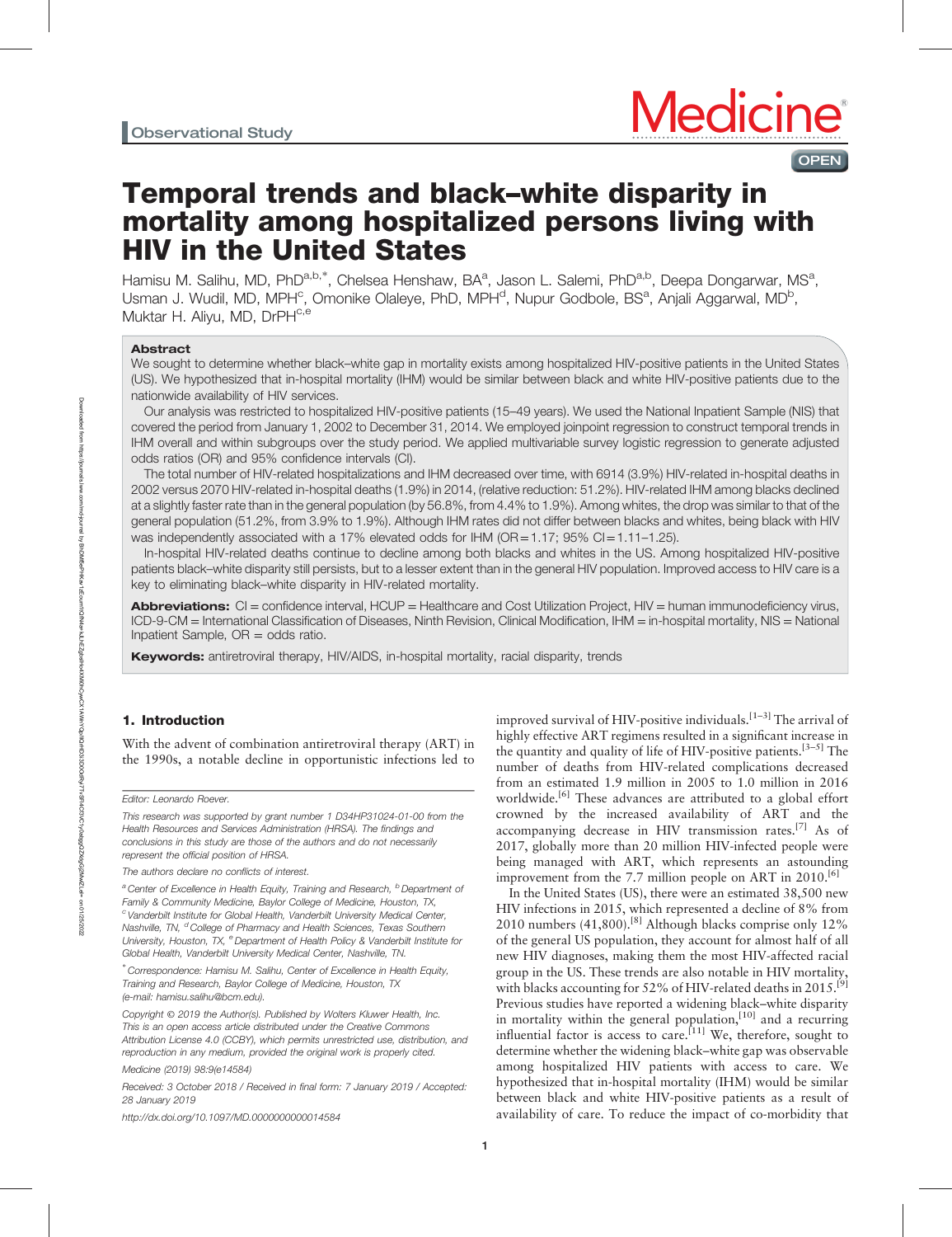tends to rise and be disproportionate with age, we restricted our analysis to hospitalized HIV-infected patients within the age bracket of 15 to 49 years.

#### 2. Materials and methods

We analyzed data that contained publically-available information on US hospital discharges from January 1, 2002 to December 31, 2014 using the National Inpatient Sample (NIS). The compilation of the NIS database was implemented by the Healthcare and Cost Utilization Project (HCUP) which makes it available to researchers on an annual basis. The data was collected from participating nonfederal community hospitals throughout the country stratified by 5 characteristics: rural/urban location, number of beds, geographic region, teaching status, and ownership. Using a systematic sampling technique, 20% of the hospitals from each stratum were randomly selected to ensure geographic representativeness.<sup>[12]</sup> As from the year 2012, this technique was modified to permit sample gathering from all participating hospitals. After a hospital was sampled, all inpatient hospitalization records for the facility were then captured in the NIS database. Further, HCUP provides discharge-level sampling weights so that national frequency and prevalence estimates will account for the 2-stage cluster sampling design. The NIS contains approximately 7 million inpatient hospitalizations each year (equivalent to 36 million when weighted) and the number has progressively grown as other states join the consortium.

For the purpose of this study, we restricted the study population to hospitalized individuals (15–49 years) with a positive diagnosis of HIV. To identify these patients, we scanned International Classification of Diseases, Ninth Revision, Clinical Modification (ICD-9-CM) codes (the principal diagnosis and up to 24 secondary diagnoses) in each patient's discharge record for an indication of any one of the following ICD-9 codes:

- a) 042: human immunodeficiency virus (HIV) disease;
- b) 079.53: HIV, type 2 (HIV-2); and
- c) V08: asymptomatic HIV infection status.

Individual-level socio-demographic factors reported in the NIS database were extracted and included in the analysis. Age in years was classified into 3 categories: 15 to 24, 25 to 34, and 35 to 49. Self-reported race and ethnicity data were collected under the classification of Non-Hispanic white, Non-Hispanic black, Hispanic, or other, but we limited the dataset to only blacks and whites non-Hispanics. Median household income was classified into quartiles based on the patient's zip code, serving as a proxy for socioeconomic status. Primary insurance payers were grouped into 3 categories: government (Medicare/Medicaid), private (commercial carriers, health maintenance organizations, and preferred provider organizations), and other (self-pay, charity, etc). Hospital characteristics were also considered, including US census region (Northeast, Midwest, South, or West) and hospital type (rural, urban teaching, or urban nonteaching). In-hospital death was the main outcome considered in the study. In-hospital death was defined as a documented disposition of "expired", indicating death before hospital discharge.

#### 2.1. Statistical analysis

We employed joinpoint regression to construct the temporal trends in IHM for the period of the study overall, as well as within subgroups. Joinpoint regression is of utility in defining key periods in time that characterize changes in the rate of events over time.<sup>[13,14]</sup> The iterative model-building process was initiated by fitting the yearly rate data to a straight line with no joinpoints, which assumed a single trend that best described the data points. A joinpoint—reflecting a change in the trend—was then added to the model. A Monte Carlo permutation test assessed the improvement in model fit. The process continued until a final model with an optimal (best-fitting) number of joinpoints was selected, with each joinpoint indicating a change in the trend. An annual percent change was estimated to characterize how the rate changed within each distinct trend segment.

We calculated descriptive statistics, including rates, percentages, and ratios to analyze the relationship between patient characteristics and mortality outcomes. We employed multivariable survey logistic regression to generate adjusted odds ratios (OR) that quantified the magnitude of the association between exposure status (race) and mortality among HIV-positive patients. Statistical analyses were performed with SAS, version 9.4 (SAS Institute, Inc., Cary, NC); we assumed a 5% type I error rate for all hypothesis tests (2-sided). This study was approved as exempt by the Baylor College of Medicine Institutional Review Board.

#### 3. Results

In total, 56,203 (2.9%) cases of IHM due to HIV were reported over the study period (2002 through 2014). The total number of HIV-related hospitalizations and HIV-related in-hospital deaths decreased progressively over time, with 6914 (3.9%) HIV-related in-hospital deaths in 2002 versus 2070 HIV-related in-hospital deaths (1.9%) in 2014. The proportion of HIV-positive men (3.1%) who died was higher than that of HIV-positive women (2.5%) during the entire period, with slightly more non-Hispanic blacks (2.9%) dying than non-Hispanic whites (2.7%). Similarly, more deaths occurred among non-Hispanic black men (3.2%) and women (2.6%) than in non-Hispanic white men (2.9%) and women (2.3%). The overall IHM was similar between black and white women  $(2.6\% \text{ vs } 2.3\%, \text{ respectively } P > .05.$ 

Figure 1 compares temporal trends in IHM among HIVpositive patients in the US for whites versus blacks. In the entire HIV-positive population as well as within the 2 racial categories, there was a significant reduction in IHM. The IHM rate dropped significantly over the study period, from 3.9% to 1.9%, equivalent to a relative reduction of 51.2%. There was a 56.8% decrease in IHM among blacks (from 4.4% to 1.9%), while among whites, the drop was 51.2% (from 3.9% to 1.9%), similar to that of the entire population. There was no statistically significant difference in annual percent change in IHM between the 2 racial groups.

We further explored racial disparity by sex separately with respect to temporal trends. The results are shown in Figure 2a (for men) and Figure 2b (for women). Among men, the IHM rate for whites dropped from 3.6% to 1.9% by the end of the study period, equivalent to a 47.2% decline. The greatest decline was among black men and women (by 57.4% and 56.1%, respectively), while the lowest decline was noted among white women, who experienced a drop of only 16.7% in IHM. Although both black men and women had markedly elevated levels of IHM at the beginning of the study period (4.7% and 4.1% compared to 3.6% and 2.4% for whites respectively), mortality for black women was the lowest by the end of the study (1.8%). The reduction in IHM did not demonstrate statistically significant black–white differences when stratified by sex.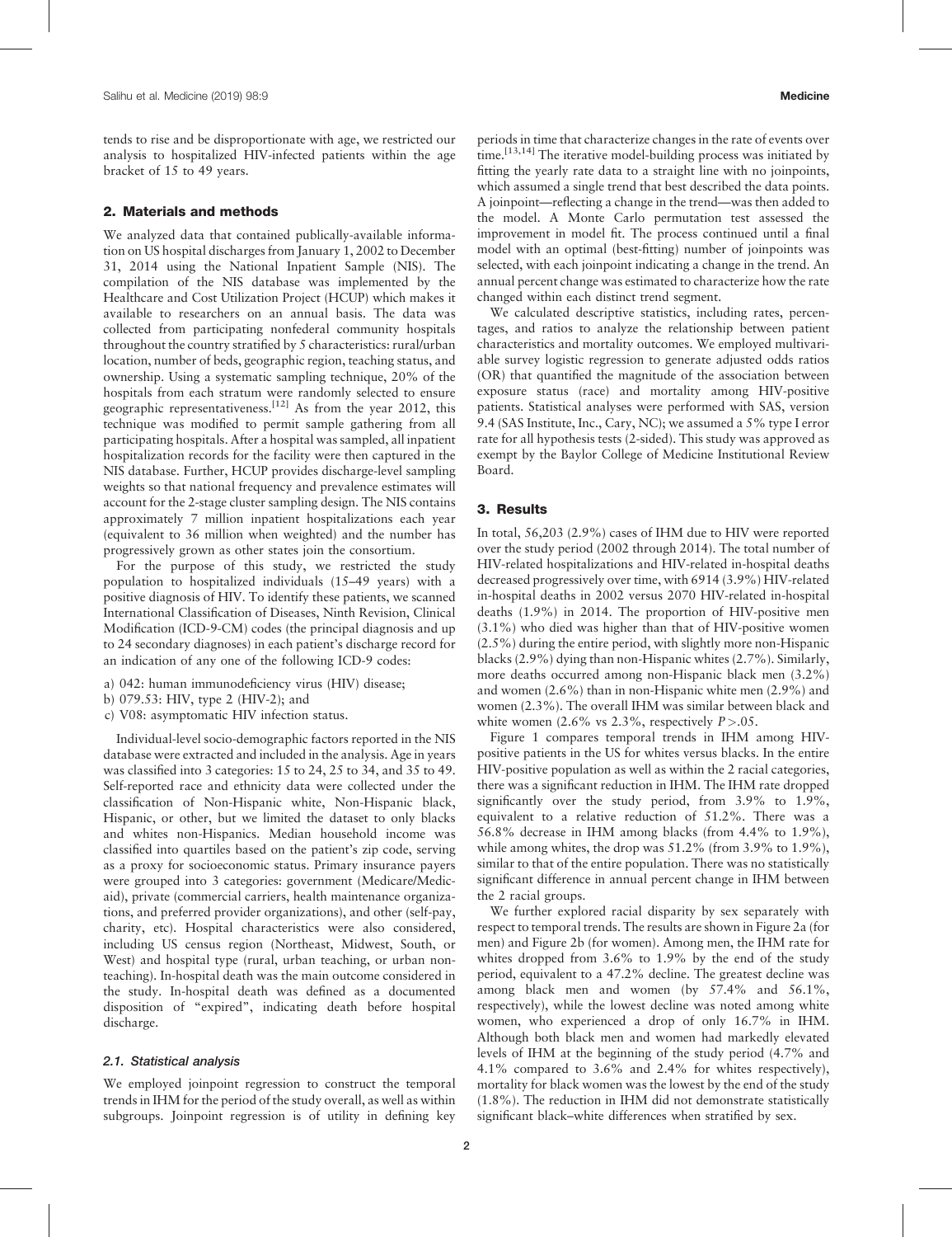

Table 1 summarizes the predictors of IHM among HIVpositive individuals in the US. Age of the patient was predictive of mortality, with older individuals having between 50% to 90% greater odds of mortality in a dose-response pattern (i.e., increasing odds with age). HIV-positive women had a 18% lower

likelihood of death compared to HIV-positive men (adjusted OR, aOR=0.82, 95% confidence interval [CI]=0.78 - 0.85), while black patients had a 17% greater odds of death than their white counterparts ( $aOR = 1.17$ ,  $95\%$  CI=1.11–1.25). Patients covered by public health insurance exhibited lower odds of mortality



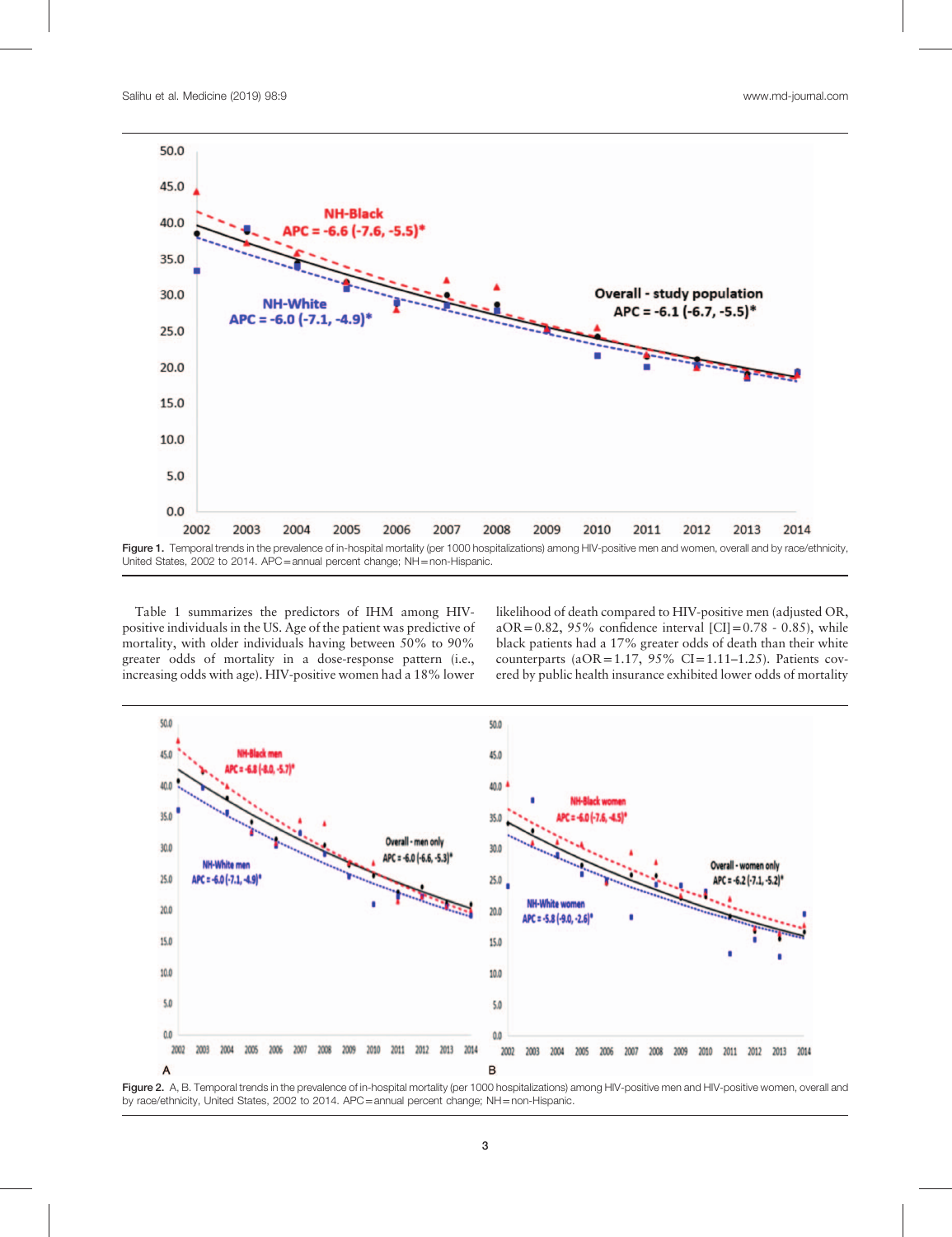#### Table 1

Predictors of in-hospital mortality among hospitalized HIV-positive patients in the United States, 2002 to 2014.

| <b>Characteristic</b> | Crude OR (95% CI) <sup>*</sup>   | Adjusted OR (95% CI)             |
|-----------------------|----------------------------------|----------------------------------|
| Age                   |                                  |                                  |
| $15 - 24$             | Ref <sup>†</sup>                 | Ref                              |
| $25 - 34$             | 1.68 $(1.48, 1.90)^{*}$          | 1.57 $(1.39, 1.78)$              |
| $35 - 49$             | $1.91$ (1.70, 2.15) <sup>2</sup> | $1.88$ $(1.67, 2.11)$            |
| Gender                |                                  |                                  |
| Male                  | Ref                              | Ref                              |
| Female                | $0.79$ (0.76, 0.83) <sup>*</sup> | $0.82$ (0.78, 0.85) <sup>*</sup> |
| Race                  |                                  |                                  |
| NH White              | Ref                              | Ref                              |
| NH Black              | $1.07$ (1.01, 1.13) <sup>*</sup> | $1.17$ (1.11, 1.25) <sup>*</sup> |
| Household Income      |                                  |                                  |
| Lowest                | $0.97$ $(0.90, 1.05)$            | $1.01$ $(0.94, 1.09)$            |
| 2 <sup>nd</sup>       | $0.96$ $(0.89, 1.04)$            | $0.98$ $(0.91, 1.06)$            |
| 3 <sup>rd</sup>       | $0.94$ $(0.87, 1.02)$            | $0.95$ $(0.87, 1.04)$            |
| Highest               | Ref                              | Ref                              |
| Insurance             |                                  |                                  |
| Private               | Ref                              | Ref                              |
| Public                | $0.88$ (0.82, 0.94) <sup>*</sup> | $0.89$ (0.83, 0.95) <sup>*</sup> |
| Other                 | 1.03 (0.94, 1.12)                | $1.01$ $(0.93, 1.11)$            |
| Admission Day         |                                  |                                  |
| Weekday               | Ref                              |                                  |
| Weekend               | $1.15$ (1.10, 1.21) <sup>*</sup> | 1.15(1.10, 1.20)                 |
| Hospital Region       |                                  |                                  |
| Northeast             | Ref                              | Ref                              |
| Midwest               | $0.85$ (0.76, 0.94) <sup>*</sup> | $0.81$ (0.71, 0.91) <sup>*</sup> |
| South                 | 1.26 (1.16, 1.38)                | $1.23$ (1.12, 1.36) <sup>*</sup> |
| West                  | $1.48$ (1.33, 1.64)              | 1.39(1.24, 1.54)                 |
| Hospital Bedsize      |                                  |                                  |
| Small                 | $0.86$ (0.77, 0.95) <sup>*</sup> | $0.88$ (0.80, 0.97) <sup>*</sup> |
| Medium                | 1.01 (0.93, 1.10)                | 1.01 (0.93, 1.09)                |
| Large                 | Ref                              | Ref                              |
| Hospital Type         |                                  |                                  |
| Rural                 | 1.12 (0.97, 1.29)                | $1.08$ $(0.94, 1.24)$            |
| Urban, non-teaching   | $1.13$ (1.05, 1.22)              | 1.06 (0.99, 1.14)                |
| Urban, teaching       | Ref                              | Ref                              |

∗ CI=confidence interval, OR=odds ratio.

 $\dagger$  ref = referent category.

compared to those on private health insurance ( $aOR = 0.88$ ,  $95\%$ ) CI=0.83–0.95. Individuals living in the Western and Southern US also demonstrated greater odds for death than those living in the Northeast. There was no association between IHM on the one hand, and household income, hospital size, and urban/rural hospital location.

In Table 2, we examined the same predictors stratified by race/ ethnicity, that is, separate analysis for non-Hispanic blacks and non-Hispanic whites. Similar results were obtained for both racial groups as for the entire group with respect to age, sex, household income, and urbanicity. The elevated odds of IHM for HIV-positive patients residing in the Southern US was particularly remarkable among blacks, while their white counterparts did not experience significant risk elevation.

Since sex could play an important role either as a confounder or a mediator for the black–white disparity in mortality, we generated the same results for men and for women separately. Among HIV-positive men (Table 3), black-white differences in predictors of mortality were observed in regards to health insurance, weekend admission, and hospital size. Whereas public health insurance was protective of mortality, weekend admission was a risk factor for mortality among white men only. Among black men only, small hospital size significantly reduced the odds of mortality ( $aOR = 0.79$ ,  $95\% CI = 0.69 - 0.92$ ). Public insurance coverage, residence in the southern US, small hospital bed size and urban hospital location were significant predictors of IHM among HIV-positive black women, but not their white counterparts (Table 3). Weekend admission was predictive of mortality in both black and white women.

#### 4. Discussion

In this large nationwide study on racial disparity in mortality among hospitalized HIV-positive young individuals, we found a 51.2% reduction in IHM over the period 2002 to 2014. The magnitude of the reduction in IHM over the study period was similar for whites and for blacks (51.2% vs 56.8%, respectively). However, despite this significant and appreciable reduction in IHM in both racial groups, adjustment for potential confounders revealed that HIV-positive blacks were 17% more likely to experience death following hospital admission when compared to their white counterparts. Previous studies based on national vital records reported widening of HIV-related black-white mortality gap when the mortality rates for the period 1990 to 1994 were compared to those for the period 2005 to 2009.<sup>[10]</sup> One major difference between that study and ours is that we restricted our analysis to IHM. Secondly, we examined mortality among a relatively younger population (15–49 years) with greater life expectancy than for the general population, and within which black young adults exhibit more than twice the mortality risk of their white counterparts.[15–18] Our findings could, therefore, be an indication that the level of HIV-related black-white gap in mortality among hospitalized patients exposed to supervised management within hospital institutions was lower than that of the general population of HIV patients. Access to care is, therefore, a major factor that could explain previously reported widening black-white disparity in the HIV general population. The availability of care within the hospital setting provides an avenue for HIV-related health challenges to be properly addressed, including diagnosis of HIV infection, linkage to care, retention in care, receipt of antiretroviral therapy, achievement of viral suppression and management of HIV co-morbidities, such as tuberculosis.[19,20] Since whites attain viral suppression better than blacks,<sup>[21]</sup> HIV-related IHM would be expectedly lower among whites, as observed in this study. However, our analysis in this regard was weakened by the lack of information on HIV viral load as well as other biologic predictors of survival.

The black-white disparity in IHM within this study could be explained by non-biologic factors related to quality of care upon hospitalization, pre-hospitalization anti-retroviral therapy (ART) uptake and adherence since these parameters influence HIV morbidity and mortality. HIV-positive black people are less likely to adhere to medical appointments and to achieve HIV suppression.<sup>[22,23]</sup> The decreased likelihood of optimal HIV disease control before hospitalization and the elevated risk for disease progression may be a plausible explanation for the 17% increment in mortality after adjustment for other factors. It is also reasonable to suggest that inequity in accessing quality care by HIV-positive individuals even during admission could be a contributory factor.

As in previous studies,  $[24]$  we found disparity in mortality in relation to place of residence. We observed that living in the southern US was associated with elevated risk of mortality during hospitalization among black, but not white HIV-positive patients. Previous studies did report that HIV-infected people residing in the US South experienced worse outcomes in general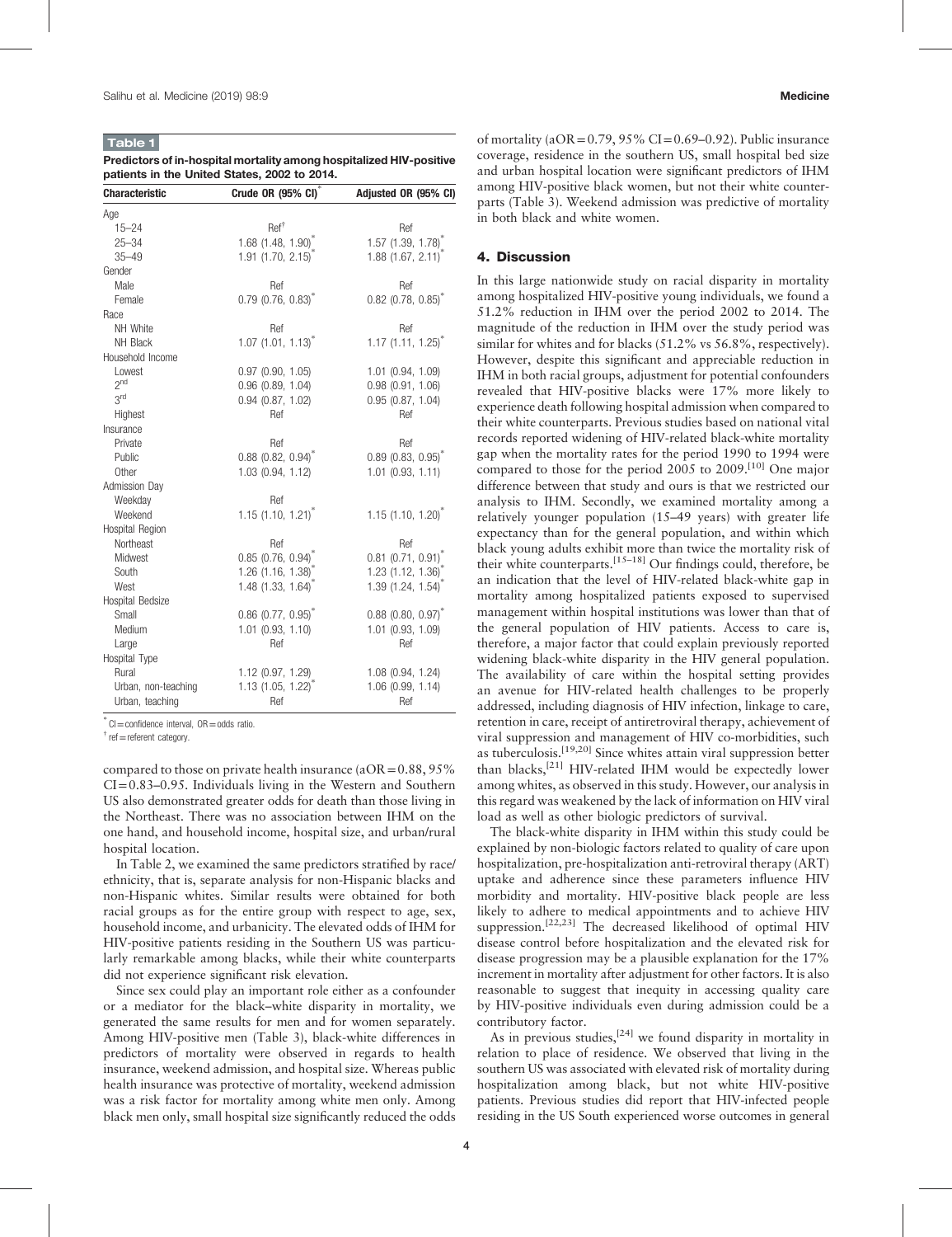Table 2

Predictors of in-hospital mortality among HIV-positive blacks and whites (men and women), 2002 to 2014.

| <b>Characteristic</b> | <b>Blacks</b>                    |                                  | <b>Whites</b>                    |                                  |
|-----------------------|----------------------------------|----------------------------------|----------------------------------|----------------------------------|
|                       | Crude OR (95% CI)                | Adjusted OR (95% CI)             | <b>Crude OR (95% CI)</b>         | Adjusted OR (95% CI)             |
| Age                   |                                  |                                  |                                  |                                  |
| $15 - 24$             | Ref <sup>†</sup>                 | Ref                              | Ref                              | Ref                              |
| $25 - 34$             | $1.60$ (1.36, 1.89) <sup>*</sup> | $1.51$ (1.28, 1.78) <sup>*</sup> | 1.93 $(1.34, 2.78)^*$            | $1.83$ (1.27, 2.63)              |
| $35 - 49$             | 1.83(1.57, 2.13)                 | 1.81(1.55, 2.11)                 | 2.40(1.69, 3.39)                 | 2.30 (1.62, 3.25)                |
| Gender                |                                  |                                  |                                  |                                  |
| Male                  | Ref                              | Ref                              | Ref                              | Ref                              |
| Female                | $0.83$ (0.78, 0.87)              | $0.84$ (0.80, 0.89)              | $0.79$ (0.72, 0.87)              | $0.86$ (0.78, 0.95)              |
| Income                |                                  |                                  |                                  |                                  |
| Lowest                | $0.95$ $(0.85, 1.06)$            | $1.00$ (0.90, $1.12$ )           | $0.98$ $(0.87, 1.11)$            | $1.03$ (0.91, 1.18)              |
| 2 <sup>nd</sup>       | $0.93$ $(0.83, 1.05)$            | $0.96$ $(0.85, 1.08)$            | $0.96$ $(0.84, 1.08)$            | $1.00$ (0.87, 1.14)              |
| 3 <sup>rd</sup>       | $0.88$ (0.76, 1.00)              | $0.90$ $(0.78, 1.03)$            | $1.01$ (0.88, 1.15)              | 1.04(0.91, 1.19)                 |
| Highest               | Ref                              | Ref                              | Ref                              | Ref                              |
| Household Insurance   |                                  |                                  |                                  |                                  |
| Private               | Ref                              | Ref                              | Ref                              | Ref                              |
| Public                | $0.89$ (0.80, 0.98)              | $0.89$ (0.80, 0.98)              | $0.87$ (0.79, 0.96) <sup>7</sup> | $0.89$ (0.81, 0.98) <sup>7</sup> |
| Other                 | $1.02$ (0.91, 1.16)              | 0.99(0.88, 1.12)                 | $1.02$ (0.89, 1.16)              | 1.05(0.91, 1.21)                 |
| Admission Day         |                                  |                                  |                                  |                                  |
| Weekday               | Ref                              | Ref                              | Ref                              | Ref                              |
| Weekend               | $1.15$ (1.08, 1.22) <sup>2</sup> | $1.14$ (1.07, 1.21)*             | 1.19(1.09, 1.30)                 | 1.19(1.09, 1.31)                 |
| Hospital Region       |                                  |                                  |                                  |                                  |
| Northeast             | Ref                              | Ref                              | Ref                              | Ref                              |
| Midwest               | $0.85$ (0.73, 1.00)              | $0.80$ (0.68, 0.95)              | $0.92$ (0.77, 1.09)              | $0.88$ $(0.73, 1.06)$            |
| South                 | 1.33(1.19, 1.49)                 | 1.28(1.12, 1.45)                 | 1.12 $(1.00, 1.26)$ .            | $1.11$ (0.98, 1.25)              |
| West                  | 1.46 (1.23, 1.72)                | 1.34 (1.12, 1.59)                | 1.36(1.20, 1.55)                 | $1.28$ (1.12, 1.47)*             |
| Hospital Bedsize      |                                  |                                  |                                  |                                  |
| Small                 | $0.76$ (0.66, 0.88)              | $0.77$ (0.68, 0.88)              | $0.89$ $(0.75, 1.05)$            | $0.92$ (0.77, 1.09)              |
| Medium                | $0.99$ $(0.87, 1.12)$            | 0.99(0.88, 1.11)                 | $1.00$ (0.90, $1.12$ )           | $1.01$ (0.90, 1.14)              |
| Large                 | Ref                              | Ref                              | Ref                              | Ref                              |
| Hospital Type         |                                  |                                  |                                  |                                  |
| Rural                 | $1.34$ (1.05, 1.69)              | 1.19(0.95, 1.49)                 | 0.90(0.74, 1.08)                 | $0.92$ (0.76, 1.12)              |
| Urban, non-teaching   | 1.19(1.07, 1.32)                 | 1.10(0.99, 1.21)                 | $1.02$ (0.92, $1.12$ )           | $0.98$ $(0.89, 1.09)$            |
| Urban, teaching       | Ref                              | Ref                              | Ref                              | Ref                              |

∗ CI=confidence interval, OR=odds ratio.

 $\dagger$  ref = referent category.

#### Table 3

Predictors of in-hospital mortality among HIV-positive blacks and whites (men and women), 2002 to 2014.

|                       | Men                    |                                  | Women                            |                       |
|-----------------------|------------------------|----------------------------------|----------------------------------|-----------------------|
|                       | <b>Blacks</b>          | <b>Whites</b>                    | <b>Black</b>                     | <b>Whites</b>         |
| <b>Characteristic</b> | adjusted OR (95% CI)   | adjusted OR (95% CI)             | adjusted OR (95% CI)             | adjusted OR (95% CI)  |
| Age                   |                        |                                  |                                  |                       |
| $15 - 24$             | Ref <sup>†</sup>       | Ref                              | Ref                              | Ref                   |
| $25 - 34$             | $1.36$ (1.10, 1.69)    | $2.92$ (1.66, 5.15) <sup>*</sup> | $1.67$ (1.29, 2.15) <sup>*</sup> | $1.02$ (0.63, 1.67)   |
| $35 - 49$             | $1.55$ (1.26, 1.89)    | 3.37 (1.93, 5.88)                | $2.15$ (1.70, 2.73)              | $1.70$ (1.08, 2.67)   |
| Household Income      |                        |                                  |                                  |                       |
| Lowest                | $1.04$ $(0.90, 1.18)$  | 1.04(0.90, 1.19)                 | 0.95(0.80, 1.13)                 | $1.04$ (0.78, 1.39)   |
| 2 <sup>nd</sup>       | $1.00$ (0.86, $1.16$ ) | 0.97(0.83, 1.12)                 | $0.89$ $(0.74, 1.06)$            | 1.12 (0.84, 1.49)     |
| 3 <sup>rd</sup>       | $0.91$ $(0.77, 1.08)$  | $1.00$ (0.86, $1.16$ )           | $0.87$ (0.71, 1.07)              | 1.20(0.90, 1.62)      |
| Highest               | Ref                    | Ref                              | Ref                              | Ref                   |
| Insurance             |                        |                                  |                                  |                       |
| Private               | Ref                    | Ref                              | Ref                              | Ref                   |
| Public                | $0.92$ $(0.81, 1.03)$  | $0.86$ (0.78, 0.96)              | $0.86$ $(0.74, 0.98)$            | $1.02$ (0.79, 1.31)   |
| Other                 | $1.01$ $(0.88, 1.16)$  | $1.04$ (0.89, 1.22)              | $0.96$ $(0.79, 1.15)$            | $1.09$ (0.77, 1.54)   |
| <b>Admission Day</b>  |                        |                                  |                                  |                       |
| Weekday               | Ref                    | Ref                              | Ref                              | Ref                   |
| Weekend               | 1.07(0.99, 1.16)       | $1.17$ (1.06, 1.30) <sup>2</sup> | $1.24$ (1.13, 1.36) <sup>2</sup> | 1.29(1.06, 1.56)      |
| Hospital Region       |                        |                                  |                                  |                       |
| Northeast             | Ref                    | Ref                              | Ref                              | Ref                   |
| Midwest               | $0.78$ (0.63, 0.96)    | $0.92$ (0.75, 1.13)              | $0.84$ (0.67, 1.06)              | $0.81$ $(0.58, 1.14)$ |
| South                 | $1.27$ (1.10, 1.47)    | 1.19(1.03, 1.38)                 | $1.28$ (1.10, 1.48)              | $0.91$ $(0.75, 1.11)$ |
| West                  | 1.30(1.07, 1.59)       | 1.32(1.13, 1.55)                 | 1.45(1.10, 1.91)                 | 1.33 (0.99, 1.78)     |
| Hospital Bedsize      |                        |                                  |                                  |                       |
| Small                 | 0.79(0.69, 0.92)       | 0.97(0.80, 1.18)                 | $0.73$ $(0.61, 0.88)$            | $0.76$ $(0.54, 1.07)$ |
| Medium                | $0.98$ $(0.86, 1.11)$  | $1.01$ $(0.89, 1.15)$            | $1.01$ (0.88, 1.16)              | $1.02$ (0.85, 1.23)   |
| Large                 | Ref                    | Ref                              | Ref                              | Ref                   |
| Hospital Type         |                        |                                  |                                  |                       |
| Rural                 | $1.11$ (0.86, 1.43)    | 0.94(0.75, 1.18)                 | $1.30$ (0.99, 1.71)              | $0.87$ $(0.60, 1.28)$ |
| Urban, non-teaching   | $1.01$ $(0.90, 1.13)$  | $0.98$ $(0.87, 1.10)$            | 1.24(1.09, 1.40)                 | $0.98$ $(0.82, 1.17)$ |
| Urban, teaching       | Ref                    | Ref                              | Ref                              | Ref                   |

∗ CI=confidence interval, OR=odds ratio.

 $\dagger$  ref = referent category.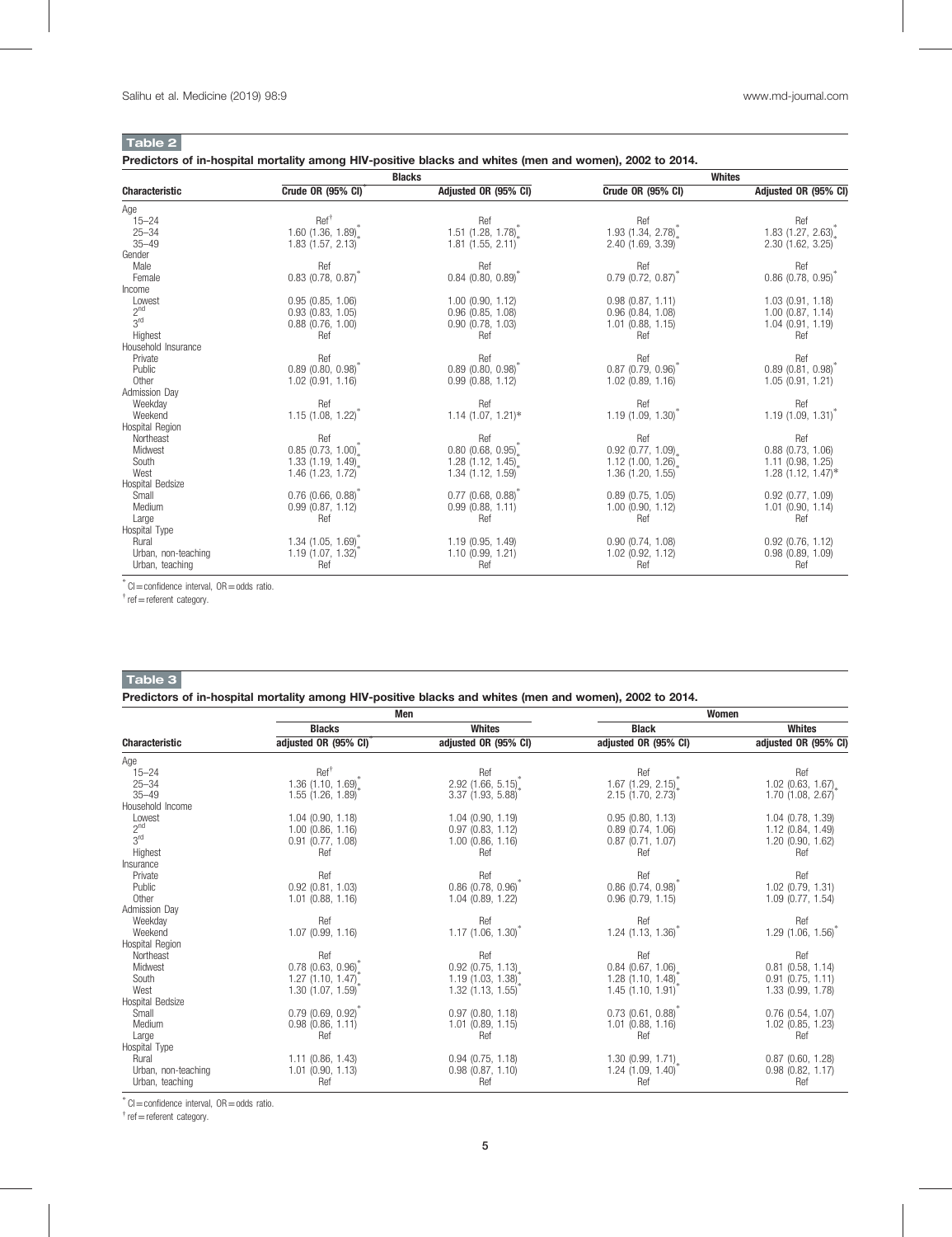than those living in other geographical regions of the US.<sup>[25]</sup> Research has shown that the US South bears the highest agestandardized HIV mortality rates and the highest age-standardized HIV case fatality rates.<sup>[26]</sup> This geographical disparity may be explained by the preponderance of HIV infections in the US South, as well as adverse health outcomes among HIV-positive individuals intimately linked to unfavorable institutional policies in many southern states, including refusal to broaden opportunities for low-income earners to have access to healthcare (e.g., through Medicaid expansion) and the high rates of incarceration in these states that disproportionately affect blacks.<sup>[11]</sup> These factors represent a huge barrier to achieving virologic suppression among HIV-positive US black southerners, making them sicker and more likely to die during hospitalization.<sup>[27]</sup>

#### 4.1. Limitations

A limitation in the data we analyzed is the absence of information regarding quality of HIV care or stratification of outcomes by treatment cascade, which is an outline of the essential steps to viral suppression and therefore, reduction of mortality risk. These steps encompass diagnosis of HIV (and whether delayed or not), linkage to care, retention in care, receipt of ART, and achievement of viral suppression.<sup>[28]</sup> Other important data that could have impacted our analysis but were absent in the dataset included HIV disease severity, types of treatment received, level of HIV viral load during the phase of hospital admission and social support systems. Nonetheless, this study has merits, including a large study population sample, gathered nationwide, making our findings generalizable. To our knowledge, this is the first study that examined black-white disparity in IHM among HIV-positive patients in the US, and the results represent new findings that could be of utility to policy makers and HIV care providers in general.

#### 4.2. Future directions

Future research should include considerations of patient-level data that could impact survival, such as severity or clinical stage of HIV illness. Future exploration of potential mechanisms by which societal stigma and discrimination might moderate racial/ethnic disparities in HIV-related mortality will also be appropriate.

#### 5. Conclusion

In summary, we found a declining trend in rates of HIVassociated IHM between 2002 and 2014 among a large, population-based sample of HIV-positive persons in the US. IHM was associated with age, sex, and geographical region. There was also a consistent decline in Black-white disparity in inhospital death over the period of the study. We recommend continued access to high-quality HIV treatment and prevention services for all racial/ethnic groups in the US.

#### Acknowledgments

We thank the HCUP for providing access to the NIS database.

#### Author contributions

Conceptualization: Hamisu M. Salihu, Chelsea Henshaw, Jason L. Salemi, Omonike Olaleye, Nupur Godbole, Anjali Aggarwal, Muktar Hassan Aliyu.

- Data curation: Deepa Dongarwar, Omonike Olaleye, Nupur Godbole.
- Formal analysis: Hamisu M. Salihu, Chelsea Henshaw, Jason L. Salemi, Deepa Dongarwar, Usman J. Wudil, Omonike Olaleye, Nupur Godbole, Anjali Aggarwal, Muktar Hassan Aliyu.
- Investigation: Chelsea Henshaw, Jason L. Salemi, Omonike Olaleye, Muktar Hassan Aliyu.
- Methodology: Hamisu M. Salihu, Chelsea Henshaw, Jason L. Salemi, Deepa Dongarwar, Usman J. Wudil, Nupur Godbole, Anjali Aggarwal, Muktar Hassan Aliyu.
- Project administration: Usman J. Wudil.
- Supervision: Jason L. Salemi.
- Validation: Hamisu M. Salihu, Chelsea Henshaw, Jason L. Salemi, Deepa Dongarwar, Usman J. Wudil, Anjali Aggarwal, Muktar Hassan Aliyu.
- Writing original draft: Hamisu M. Salihu, Chelsea Henshaw, Jason L. Salemi, Deepa Dongarwar, Usman J. Wudil, Nupur Godbole, Anjali Aggarwal, Muktar Hassan Aliyu.
- Writing review & editing: Hamisu M. Salihu, Chelsea Henshaw, Jason L. Salemi, Deepa Dongarwar, Usman J. Wudil, Nupur Godbole, Anjali Aggarwal, Muktar Hassan Aliyu.

#### **References**

- [1] Samji H, Cescon A, Hogg RS, et al. Closing the gap: increases in life expectancy among treated HIV-positive individuals in the United States and Canada. PLoS One 2013;8:e81355.
- [2] Zwahlen M, Harris R, May M, et al. Mortality of HIV-infected patients starting potent antiretroviral therapy: comparison with the general population in nine industrialized countries. Int J Epidemiol 2009;38:1624–33.
- [3] The Antiretroviral Therapy Cohort Collaboration. Life expectancy of individuals on combination antiretroviral therapy in high-income countries: a collaborative analysis of 14 cohort studies. Lancet 2008;372:293–9.
- [4] Boyd MA. Improvements in antiretroviral therapy outcomes over calendar time. Curr Opin HIV AIDS 2009;4:194–9.
- [5] Thompson MA, Aberg JA, Hoy JF, et al. Antiretroviral treatment of adult HIV infection 2012 recommendations of the international antiviral society-USA panel. JAMA 2012;308:387–402.
- [6] UNAIDS. Global HIV&AIDS Statistics; Fact Sheet 2018. Geneva, Switzerland; 2018. Available at: <http://aidsinfo.unaids.org/> [access date August 9, 2018].
- [7] Salihu HM. Global reduction in HIV-related maternal mortality: ART as a key strategy. Int J MCH AIDS 2015;4:8–10.
- [8] Centers for Disease Control and Prevention (CDC). HIV in the United States: At A Glance. Available at: [https://www.cdc.gov/hiv/statistics/](https://www.cdc.gov/hiv/statistics/overview/ataglance.html) overview/ataglance.html [access date September 8, 2018].
- [9] Centers for Disease Control and Prevention (CDC). HIV among African Americans. Available at: [https://www.cdc.gov/hiv/group/racialethnic/](https://www.cdc.gov/hiv/group/racialethnic/africanamericans/index.html) [africanamericans/index.html](https://www.cdc.gov/hiv/group/racialethnic/africanamericans/index.html) [access date September 8, 2018].
- [10] Allgood KL, Hunt B, Rucker MG. Black:white disparities in HIV mortality in the United States: 1990-2009. J Racial Ethn Health Disparities 2016;3:168–75.
- [11] Ludema C, Edmonds A, Cole SR, et al. Comparing neighborhood and state contexts for women living with and without HIV: understanding the Southern HIV epidemic. AIDS Care 2018;30:1360–7.
- [12] Health Care Cost, Utilization Project. Introduction to the HCUP Nationwide Inpatient Sample (NIS) 2011. Rockville, MD: Agency for Healthcare Research and Quality; 2013.
- [13] Kim HJ, Fay MP, Feuer EJ, et al. Permutation tests for joinpoint regression with applications to cancer rates. Stat Med 2000;19:335–51.
- [14] National Cancer Institute. Joinpoint Regression Program, Version 4.2.0.2, Statistical Methodology and Applications Branch, Surveillance Research Program. 2016. Available at: [http://surveillance.cancer.gov/](http://surveillance.cancer.gov/joinpoint/) [joinpoint/](http://surveillance.cancer.gov/joinpoint/) [access date January 4, 2017].
- [15] Eberstein IW, Nam CB, Heyman KM. Causes of death and mortality crossovers by race. Biodemography and Soc Biol 2008;54:214–28.